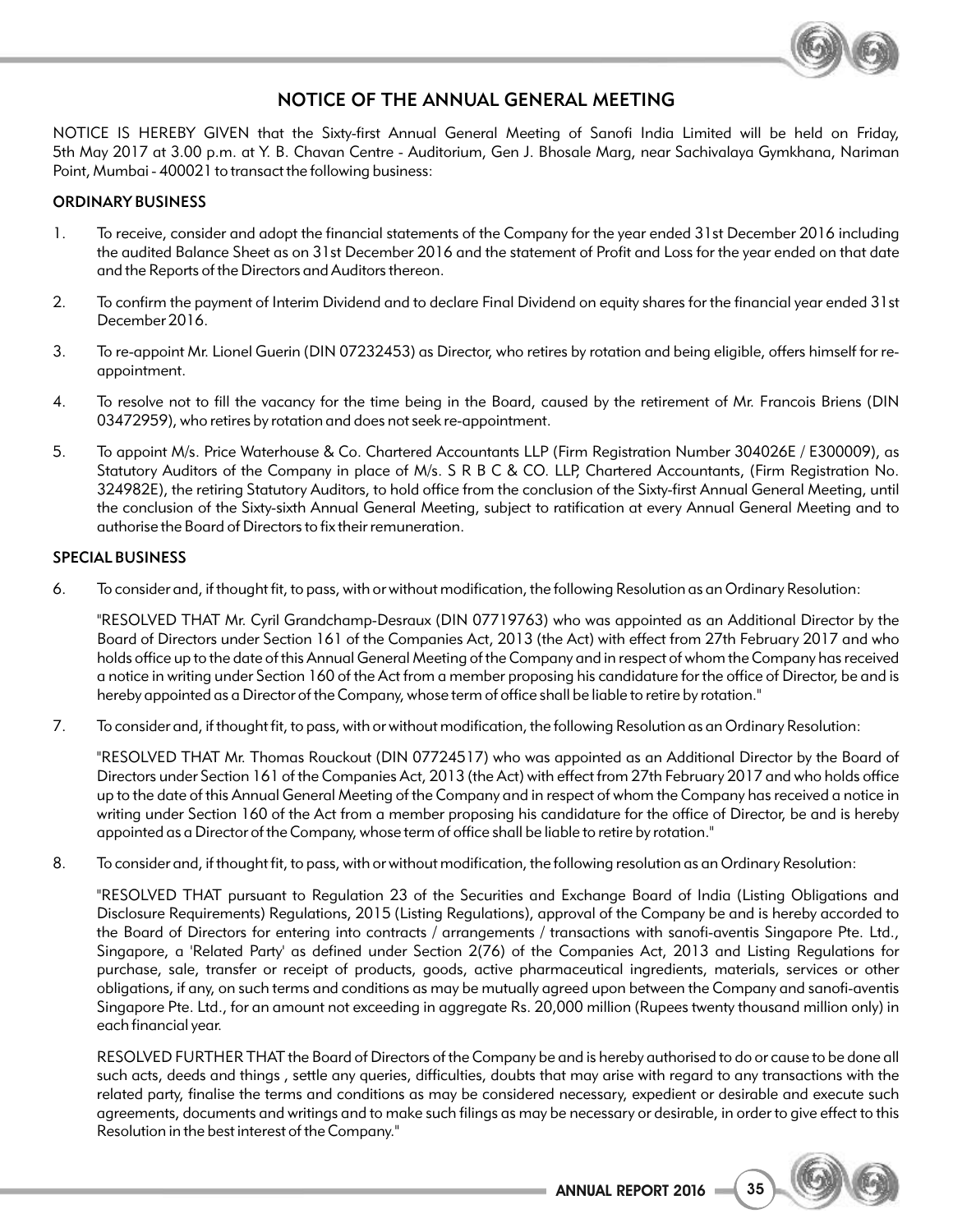

9. To consider, and if thought fit, to pass, with or without modification, the following resolution as an Ordinary Resolution:

"RESOLVED THAT pursuant to Section 148 and all other applicable provisions of the Companies Act, 2013 read with the Companies (Audit and Auditors) Rules, 2014 (including any statutory modification(s) or re-enactment thereof, for the time being in force), the Cost Auditors appointed by the Board of Directors of the Company, M/s. D. C. Dave & Co., Cost Accountants, to conduct the audit of the cost accounts maintained by the Company in respect of bulk drugs and formulations for the financial year ending 31st December 2017 be paid remuneration of Rs. 346,500 plus service tax and out-of-pocket expenses, in performance of their duties.

RESOLVED FURTHER THAT the Board of Directors be and is hereby authorised to do all such acts, deeds and things as may be necessary to give effect to this Resolution."

By Order of the Board

GIRISH TEKCHANDANI COMPANY SECRETARY

27th February 2017

## NOTES:

1. A MEMBER ENTITLED TO ATTEND AND VOTE AT THE ANNUAL GENERAL MEETING IS ENTITLED TO APPOINT A PROXY TO ATTEND AND VOTE INSTEAD OF HIMSELF / HERSELF / ITSELF AND THE PROXY NEED NOT BE A MEMBER.

Proxy form has been provided in the Annual Report.

A person can act as proxy on behalf of members not exceeding 50 (fifty) and holding in the aggregate not more than 10 (ten) percent of the total share capital of the Company carrying voting rights. A member holding more than 10 (ten) percent of the total share capital of the Company carrying voting rights may appoint a single person as Proxy and same person shall not act as Proxy for any other person or shareholder.

The instrument appointing the Proxy, duly completed and signed, must be deposited at the Registered Office of the Company not less than 48 hours before the commencement of the Meeting. A Proxy does not have the right to speak at the Meeting and can vote only on a poll.

- 2. The Explanatory Statement pursuant to Section 102(1) of the Act with respect to item nos. 6 to 9 of the Notice is annexed hereto and forms part of this Notice.
- 3. The Register of Members of the Company shall remain closed from the 27th April 2017 to the 5th May 2017 (both days inclusive).
- 4. Payment of dividend as recommended by the Directors, if approved at the Meeting, will be made to those members whose names are on the Company's Register of Members on 5th May 2017 and those whose names appear as Beneficial Owners as at the close of the business hours on 26th April 2017 as per the details to be furnished by the Depositories, viz. National Securities Depository Limited and Central Depository Services (India) Limited for this purpose.
- 5. (i) The Company has transferred all unclaimed dividends up to the financial year ended 31st March 1995 to the General Revenue Account of the Central Government as required under Section 205A of the Companies Act, 1956. Members who have not encashed their dividend warrants for the said years are requested to claim the amount from the Registrar of Companies, Mumbai, Maharashtra.
	- (ii) Pursuant to Section 205A and 205C of the Companies Act, 1956, unclaimed dividends up to the Interim Dividend for the year ended 31st December 2009 have been transferred to the Investor Education and Protection Fund (IEPF).

Members who have not encashed their dividend warrants towards the Final Dividend for the year ended 31st December 2009 or thereafter are requested to write to the Company's Registrars and Transfer Agents.

Members are requested to note that the Final Dividend for the year ended 31st December 2009 declared at the Annual General Meeting held in April 2010 is due to be transferred to the IEPF in June 2017.

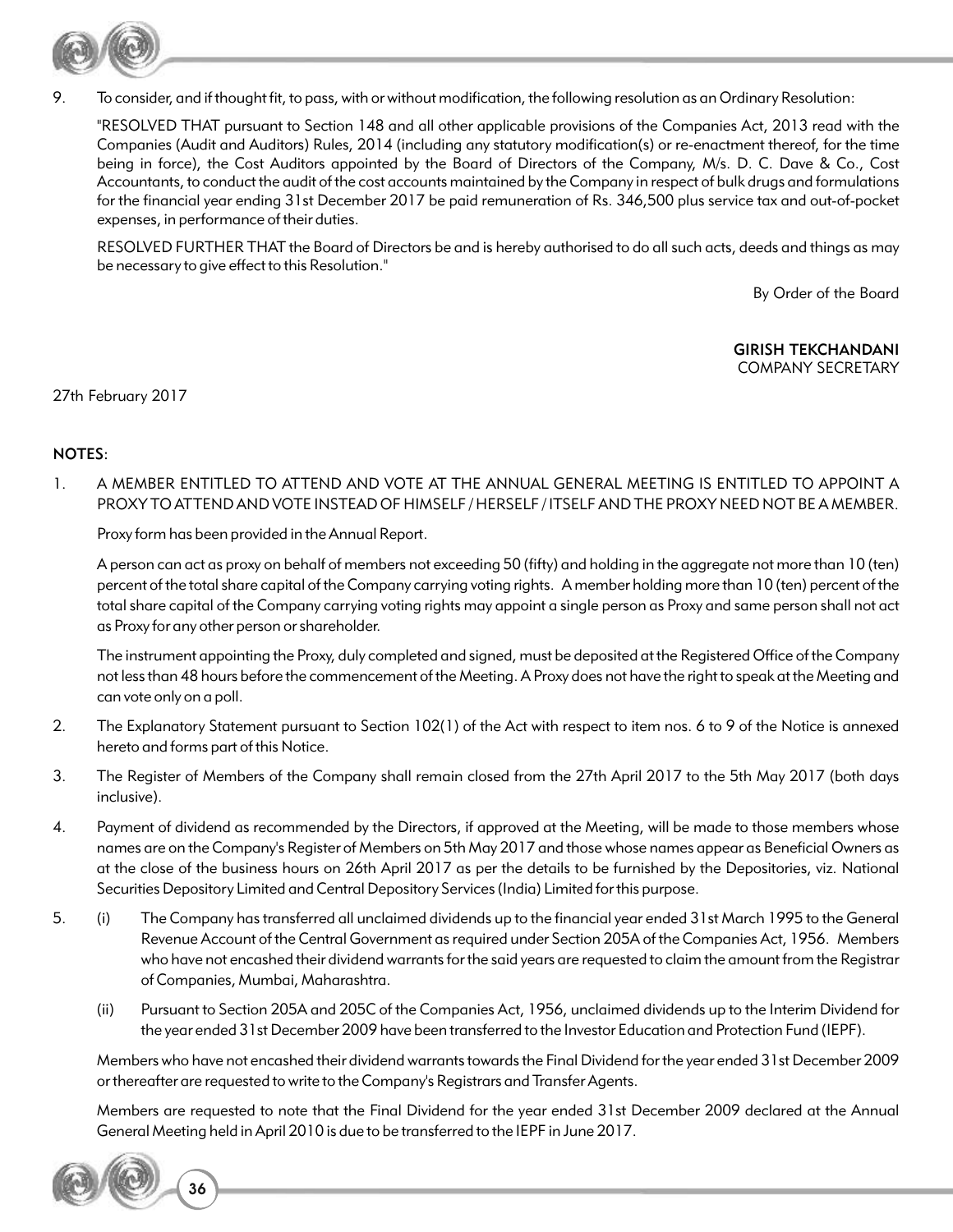

- 6. Members seeking clarifications on the Annual Report are requested to send in written queries to the Company at least one week before the date of the Meeting. This would enable the Company to compile the information and provide replies at the Meeting.
- 7. In compliance with the provisions of Section 108 of the Act read with Rule 20 of the Companies (Management and Administration) Rules, 2014 and Regulation 44 of the Listing Regulations, the Company is pleased to offer e-voting facility which will enable the members to cast their votes electronically on all the resolutions set out in the Notice. Please refer to the below instructions and general instructions relating to voting through electronic means which are being sent along with the Annual Report.

## E-voting Facility:

The instructions for shareholders voting electronically are as under:

- (i) The shareholders should log on to the e-voting website www.evotingindia.com.
- (ii) Click on Shareholders.
- (iii) Now Enter your User ID
	-
	- For CDSL: 16 digits beneficiary ID,<br>For NSDL: 8 Character DP ID followed by 8 Digits Client ID,
	- lFor NSDL: 8 Character DP ID followed by 8 Digits Client ID, Members holding shares in Physical Form should enter Folio Number registered with the Company.
- (iv) Next enter the Image Verification as displayed and Click on Login.
- (v) If you are holding shares in demat form and had logged on to www.evotingindia.com and voted on an earlier voting of any company, then your existing password is to be used.
- (vi) If you are a first time user follow the steps given below:

| For members holding shares in demat form and physical form |                                                                                                                                                                                                        |  |
|------------------------------------------------------------|--------------------------------------------------------------------------------------------------------------------------------------------------------------------------------------------------------|--|
| <b>PAN</b>                                                 | Enter your 10 digit alpha-numeric PAN issued by Income Tax Department (Applicable for<br>both demat shareholders as well as physical shareholders)                                                     |  |
|                                                            | Members who have not updated their PAN with the Company/Depository Participant<br>are requested to use the default PAN which is printed on the e-voting slip.                                          |  |
| Dividend Bank Details<br><b>OR</b> Date of Birth (DOB)     | Enter the Dividend Bank Details or Date of Birth (in dd/mm/yyyy format) as recorded in<br>your demat account or in the Company records in order to login.                                              |  |
|                                                            | If both the details are not recorded with the depository or Company please enter<br>$\bullet$<br>the member id / folio number in the Dividend Bank details field as mentioned in<br>instruction (iii). |  |

- (vii) After entering these details appropriately, click on "SUBMIT" tab.
- (viii) Members holding shares in physical form will then directly reach the Company selection screen. However, members holding shares in demat form will now reach 'Password Creation' menu wherein they are required to mandatorily enter their login password in the new password field. Kindly note that this password is to be also used by the demat holders for voting for resolutions of any other company on which they are eligible to vote, provided that company opts for evoting through CDSL platform. It is strongly recommended not to share your password with any other person and take utmost care to keep your password confidential.
- (ix) For members holding shares in physical form, the details can be used only for e-voting on the resolutions contained in this Notice.
- (x) Click on the EVSN for Sanofi India Limited.
- (xi) On the voting page, you will see "RESOLUTION DESCRIPTION" and against the same the option "YES/NO" for voting. Select the option YES or NO as desired. The option YES implies that you assent to the Resolution and option NO implies that you dissent to the Resolution.
- (xii) Click on the "RESOLUTIONS FILE LINK" if you wish to view the entire Resolution details.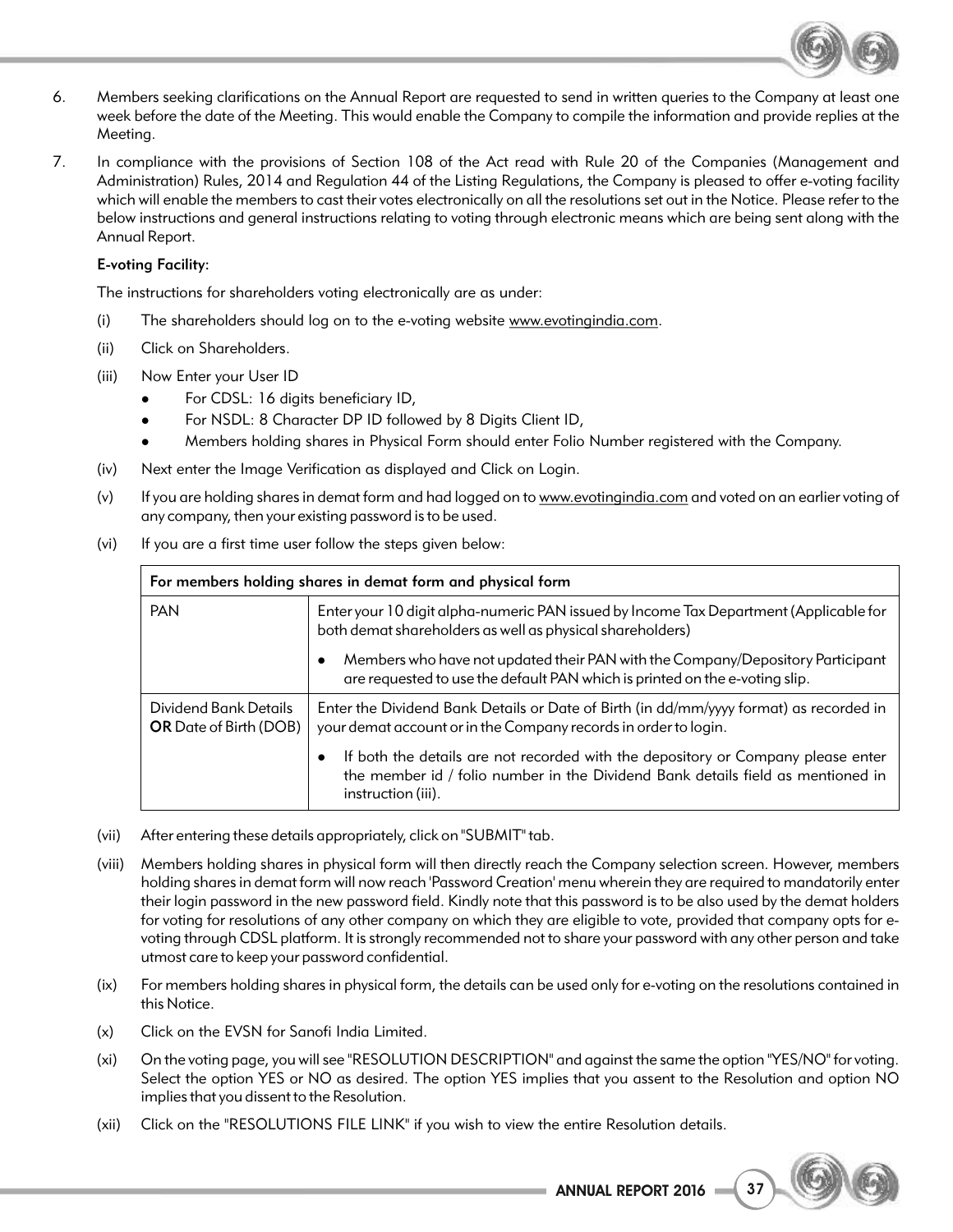

- (xiii) After selecting the resolution you have decided to vote on, click on "SUBMIT". A confirmation box will be displayed. If you wish to confirm your vote, click on "OK", else to change your vote, click on "CANCEL" and accordingly modify your vote.
- (xiv) Once you "CONFIRM" your vote on the resolution, you will not be allowed to modify your vote.
- (xv) You can also take a print of the votes cast by clicking on "Click here to print" option on the Voting page.
- (xvi) If a demat account holder has forgotten the changed password then Enter the User ID and the image verification code and click on Forgot Password & enter the details as prompted by the system.
- (xvii) Shareholders can also cast their vote using CDSL's mobile app m-Voting available for android based mobiles. The m-Voting app can be downloaded from Google Play Store. Apple and Windows phone users can download the app from the App Store and the Windows Phone Store respectively. Please follow the instructions as prompted by the mobile app while voting on your mobile.
- (xviii) Note for Non Individual Shareholders and Custodians
	- <sup>l</sup>Non-Individual shareholders (i.e. other than Individuals, HUF, NRI etc.) and Custodians are required to log on to www.evotingindia.com and register themselves as Corporates.
	- A scanned copy of the Registration Form bearing the stamp and sign of the entity should be emailed to helpdesk.evoting@cdslindia.com.
	- <sup>l</sup>After receiving the login details a Compliance User should be created using the admin login and password. The Compliance User would be able to link the account(s) for which they wish to vote on.
	- <sup>l</sup>The list of accounts linked in the login should be mailed to helpdesk.evoting@cdslindia.com and on approval of the accounts they would be able to cast their vote.
	- <sup>l</sup>A scanned copy of the Board Resolution and Power of Attorney (POA) which they have issued in favour of the Custodian, if any, should be uploaded in PDF format in the system for the scrutinizer to verify the same.
- (xix) In case you have any queries or issues regarding e-voting, you may refer the Frequently Asked Questions ("FAQs") and e-voting manual available at www.evotingindia.com, under help section or write an email to helpdesk.evoting@cdslindia.com.
- (xx) For any grievances connected with facility for e-voting members may contact: Mr. Girish Tekchandani, Company Secretary Address: Sanofi House, CTS No.117-B, L&T Business Park, Saki Vihar Road, Powai, Mumbai 400 072, India Tel: (022) 28032000 Email: igrc.sil@sanofi.com.
- 8. Pursuant to Section 107 of the Act read with Rule 20 the Companies (Management and Administration) Rules, 2014, there will not be any voting by show of hands on any of the agenda items at the Meeting and the Company will conduct polling at the meeting.
- 9. The Board of Directors has appointed Mr. S. N. Ananthasubramanian, Practising Company Secretary (FCS 4206, CP 1774), or failing him, Ms. Malati Kumar, Practising Company Secretary (ACS 5508, CP 10980) as Scrutinizer for conducting the voting process in a fair and transparent manner.
- 10. The Scrutinizer shall submit his report, to the Chairman / Managing Director, on the votes cast in favour or against, if any, within a period of three working days from the date of conclusion of the e-voting period.
- 11. The results declared along with the Consolidated Scrutinizer's report shall be placed on the website of the Company www.sanofiindialtd.com. The results shall simultaneously be communicated to the Stock Exchanges.
- 12. Please refer attendance slip for route map giving directions to the venue of the meeting.
- 13. Members/Proxies are requested to bring the attendance slip along with their copy of the Annual Report to the Meeting.
- 14. Members holding shares in physical form are requested to notify/send the following to the Company's Registrar and Transfer Agents to facilitate better service:
	- a. Any change in their address
	- b. Particulars of their bank accounts in case the same have not been sent earlier, for dividend payment through ECS mode and

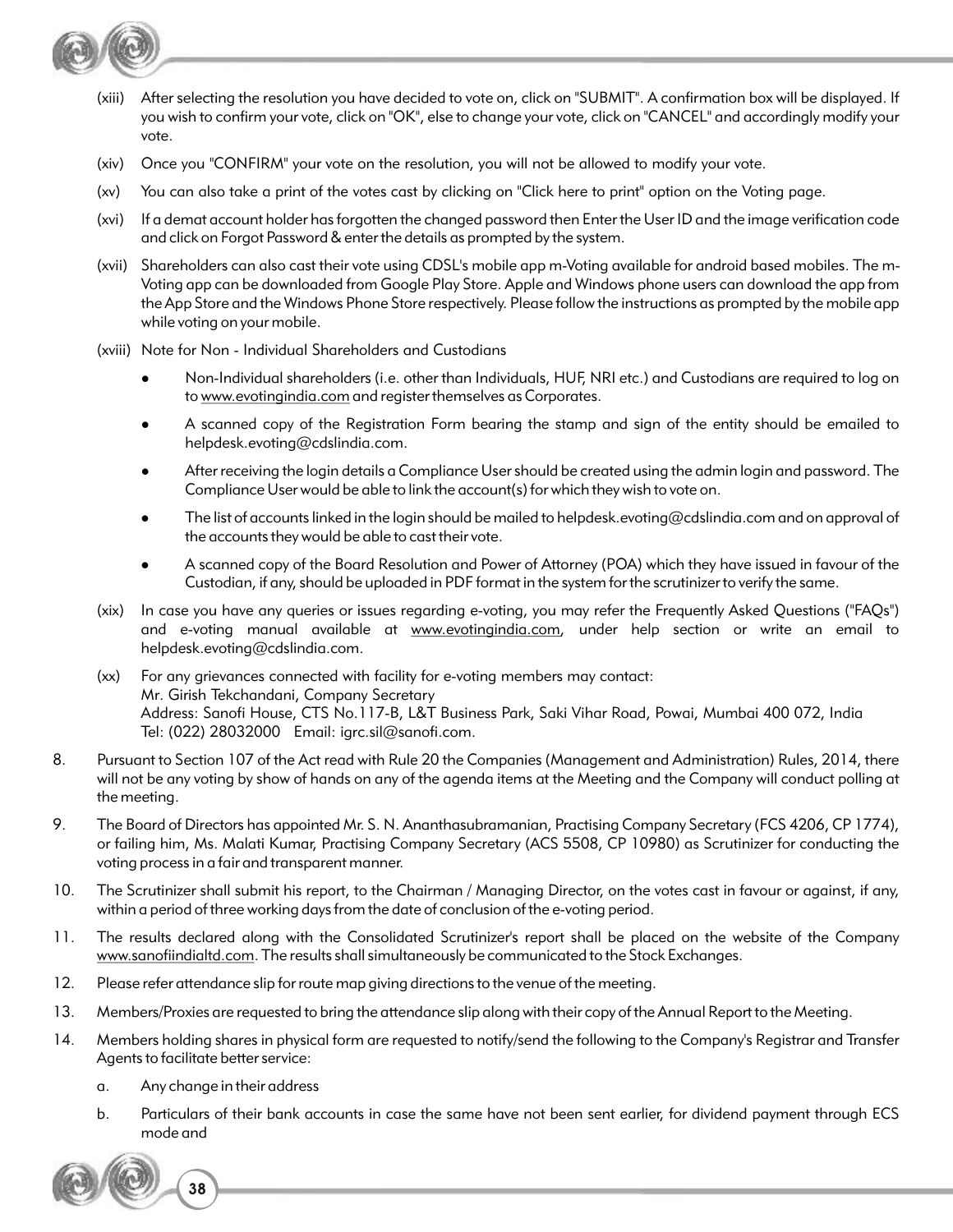

- c. Share certificate(s) held in multiple accounts in identical names or joint accounts in the same order of the names for consolidation of such holdings into one account.
- 15. Members holding shares in electronic form are advised that address/bank details as furnished to the Company by the respective Depositories, viz. National Security Depository Limited and Central Depository Services (India) Limited will be printed on the dividend payment instrument. Members are requested to inform the concerned Depository Participants of any change in address, dividend mandate, etc.
- 16. Members holding shares in physical form and desirous of making a nomination in respect of their shareholding in the Company, as permitted under Section 72 of the Act, are requested to submit details to the Registrar and Transfer Agents of the Company, in the prescribed Form SH. 13 for this purpose.
- 17. Members who have not registered their e-mail addresses so far are requested to register their e-mail addresses with the Company's Registrar and Transfer Agents for receiving communication from the Company in electronic form.
- 18. As required under Regulation 36(3) of the Listing Regulations, the particulars of Directors who are proposed to be appointed are given below.

| Agenda item No.                                          | 3                                                                                                                                                                                                                                                                                                                                                     |
|----------------------------------------------------------|-------------------------------------------------------------------------------------------------------------------------------------------------------------------------------------------------------------------------------------------------------------------------------------------------------------------------------------------------------|
| Name                                                     | Mr. Lionel Guerin                                                                                                                                                                                                                                                                                                                                     |
| Age                                                      | 44 years                                                                                                                                                                                                                                                                                                                                              |
| Qualifications                                           | Master of Business Administration (MIT Sloan School of Management,<br>USA)                                                                                                                                                                                                                                                                            |
|                                                          | Master's Degree in Management (EDHEC, France)                                                                                                                                                                                                                                                                                                         |
|                                                          | BA in Economics (Lille University, France)                                                                                                                                                                                                                                                                                                            |
| Brief profile including expertise                        | Mr. Guerin started his career with the Saint-Gobain Group in 1997. He<br>was first Controller of a glass plant in France, then was appointed Chief<br>Financial Officer of Saint-Gobain's glass processing subsidiary in<br>Poland and later on Chief Financial Officer of Saint-Gobain Group for<br>Poland, Russia, Ukraine, Kazakhstan and Belarus. |
|                                                          | Before joining the Company as its Chief Financial Officer in July 2015,<br>Mr. Guerin was the Chief Financial Officer of Sanofi Poland.                                                                                                                                                                                                               |
|                                                          | He was appointed on the Board as Alternate Director to Mr. Francois<br>Briens from 21st October 2015 to 1st June 2016. He was also<br>appointed as Whole Time Director with effect from 21st October 2015.                                                                                                                                            |
|                                                          | The expertise of Mr. Guerin includes Controlling and Finance.                                                                                                                                                                                                                                                                                         |
| Directorships in other listed companies in India         | None                                                                                                                                                                                                                                                                                                                                                  |
| Committee memberships                                    | He is member of Stakeholders Relationship Committee of the<br>Company.                                                                                                                                                                                                                                                                                |
| Relationship with other Directors and KMP                | None                                                                                                                                                                                                                                                                                                                                                  |
| Shareholding in Sanofi India Limited                     | Nil                                                                                                                                                                                                                                                                                                                                                   |
| Attendance in the meetings in the<br>last financial year | Disclosed in the Corporate Governance section                                                                                                                                                                                                                                                                                                         |

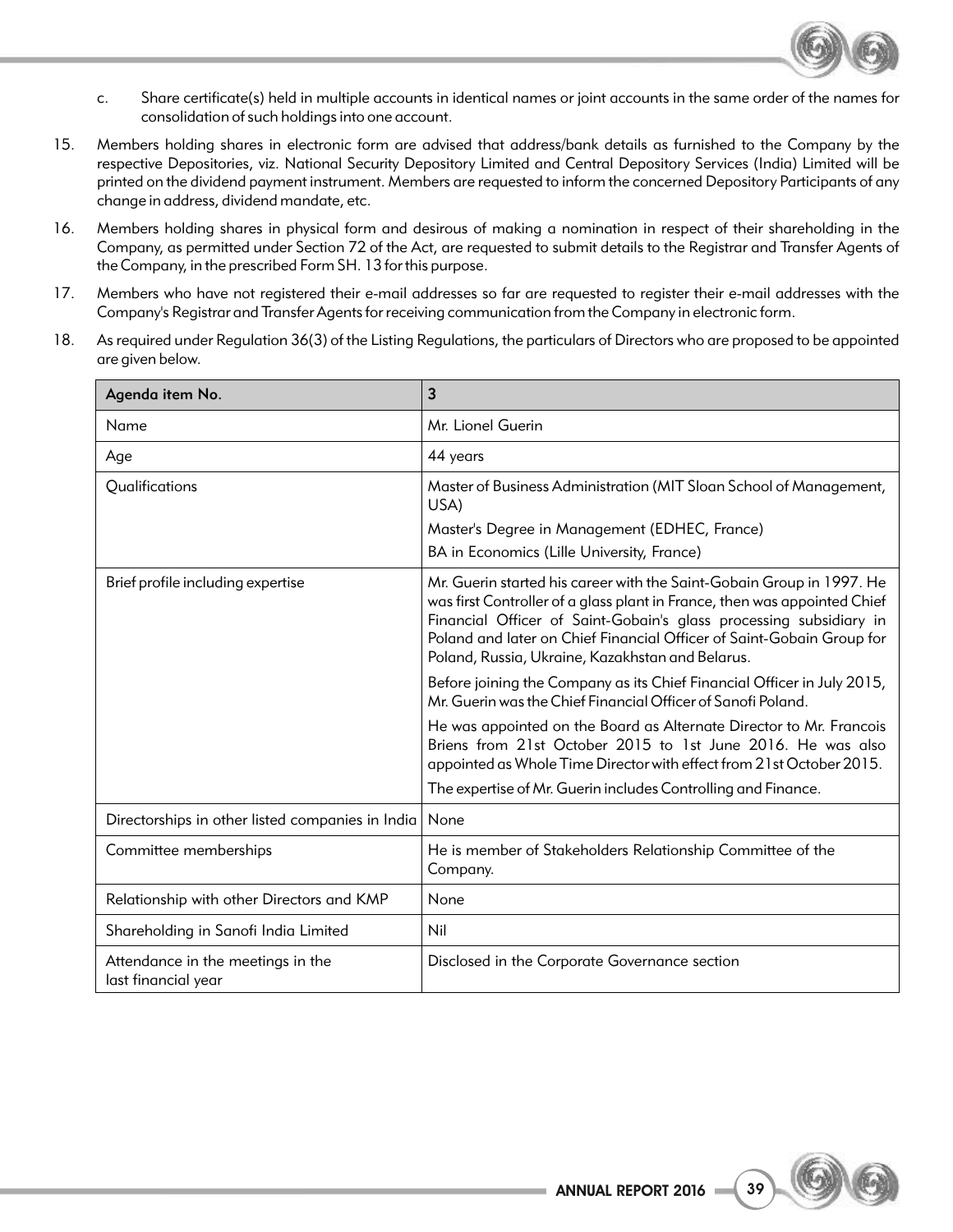

**40**

| Agenda item No.                                  | 6                                                                                                                                                                                                                                                                                                                                                                                                                                                                                                                               |
|--------------------------------------------------|---------------------------------------------------------------------------------------------------------------------------------------------------------------------------------------------------------------------------------------------------------------------------------------------------------------------------------------------------------------------------------------------------------------------------------------------------------------------------------------------------------------------------------|
| Name                                             | Mr. Cyril Grandchamp-Desraux                                                                                                                                                                                                                                                                                                                                                                                                                                                                                                    |
| Age                                              | 40 years                                                                                                                                                                                                                                                                                                                                                                                                                                                                                                                        |
| Qualifications                                   | Doctorate in Pharmacy with a major in biotechnology<br>Master's degree in Health Economics                                                                                                                                                                                                                                                                                                                                                                                                                                      |
| Brief profile including expertise                | Mr. Grandchamp-Desraux joined Sanofi in 2002, after starting his<br>career as sell-side financial analyst in Natixis. He held successive<br>positions at the Headquarter in Paris as Business Control & Support<br>Manager for Global Commercial Operations, Strategic Planning for<br>APAC Region, Attaché to the SVP of APAC Region and Chief of Staffs of<br>the President Global Pharmaceutical Operations until he became<br>General Manager Finland & Head of Diabetes Division for Nordic &<br>Baltic countries in 2010. |
|                                                  | He was then appointed as a Head of Indochina and General Manager<br>in Vietnam in 2012 in Asia.                                                                                                                                                                                                                                                                                                                                                                                                                                 |
|                                                  | In April 2015 he was promoted to ASEAN Zone Head Rx and<br>Singapore Country Chair. In Jan 2017, he was appointed as Head of<br>Asia Business.                                                                                                                                                                                                                                                                                                                                                                                  |
| Directorships in other listed companies in India | None                                                                                                                                                                                                                                                                                                                                                                                                                                                                                                                            |
| Committee memberships                            | None                                                                                                                                                                                                                                                                                                                                                                                                                                                                                                                            |
| Relationship with other Directors and KMP        | None                                                                                                                                                                                                                                                                                                                                                                                                                                                                                                                            |
| Shareholding in Sanofi India Limited             | Nil                                                                                                                                                                                                                                                                                                                                                                                                                                                                                                                             |

**Contract Contract** 

| Agenda item No.                                  | 7                                                                                                                                                                                                                                                                                                                                                                                                                                |
|--------------------------------------------------|----------------------------------------------------------------------------------------------------------------------------------------------------------------------------------------------------------------------------------------------------------------------------------------------------------------------------------------------------------------------------------------------------------------------------------|
| Name                                             | Mr. Thomas Rouckout                                                                                                                                                                                                                                                                                                                                                                                                              |
| Age                                              | 40 years                                                                                                                                                                                                                                                                                                                                                                                                                         |
| Qualifications                                   | M. Sc. Ecole Polytechnique<br>M. Sc. Ecole Nationale des Ponts et Chaussées<br>MBA, Ecole Nationale des Ponts et Chaussées                                                                                                                                                                                                                                                                                                       |
| Brief profile including expertise                | Mr. Rouckout started his career in year 2002 with the Ministry of<br>Economy, Finance and Industry, in Paris as Portfolio Manager<br>supporting French public companies in the implementation of their<br>strategic decisions such as major capital expenditures, mergers and<br>acquisitions. He also helped preparing and implementing the<br>privatization process of public companies on behalf of the French<br>Government. |
|                                                  | From year 2006 to 2012, he joined Alstom Group as first as Group<br>Management Controller in Corporate, then as CFO for the Alstom<br>Power Gas turbines Operations and Maintenance business in Zurich,<br>Switzerland, then as Vice-President Finance, Operations Controlling for<br>the Grid sector.                                                                                                                           |
|                                                  | He joined Sanofi group in 2012 as Group Controller in Paris<br>headquarters and is currently the Head of Finance for Pharma Solids in<br>Industrial Affairs.                                                                                                                                                                                                                                                                     |
|                                                  | Mr. Rouckout holds two engineering degrees from Ecole Polytechnique<br>and Ecole Nationale des Ponts et Chaussées as well as a master in<br>business administration.                                                                                                                                                                                                                                                             |
| Directorships in other listed companies in India | None                                                                                                                                                                                                                                                                                                                                                                                                                             |
| Committee memberships                            | None                                                                                                                                                                                                                                                                                                                                                                                                                             |
| Relationship with other Directors and KMP        | None                                                                                                                                                                                                                                                                                                                                                                                                                             |
| Shareholding in Sanofi India Limited             | Nil                                                                                                                                                                                                                                                                                                                                                                                                                              |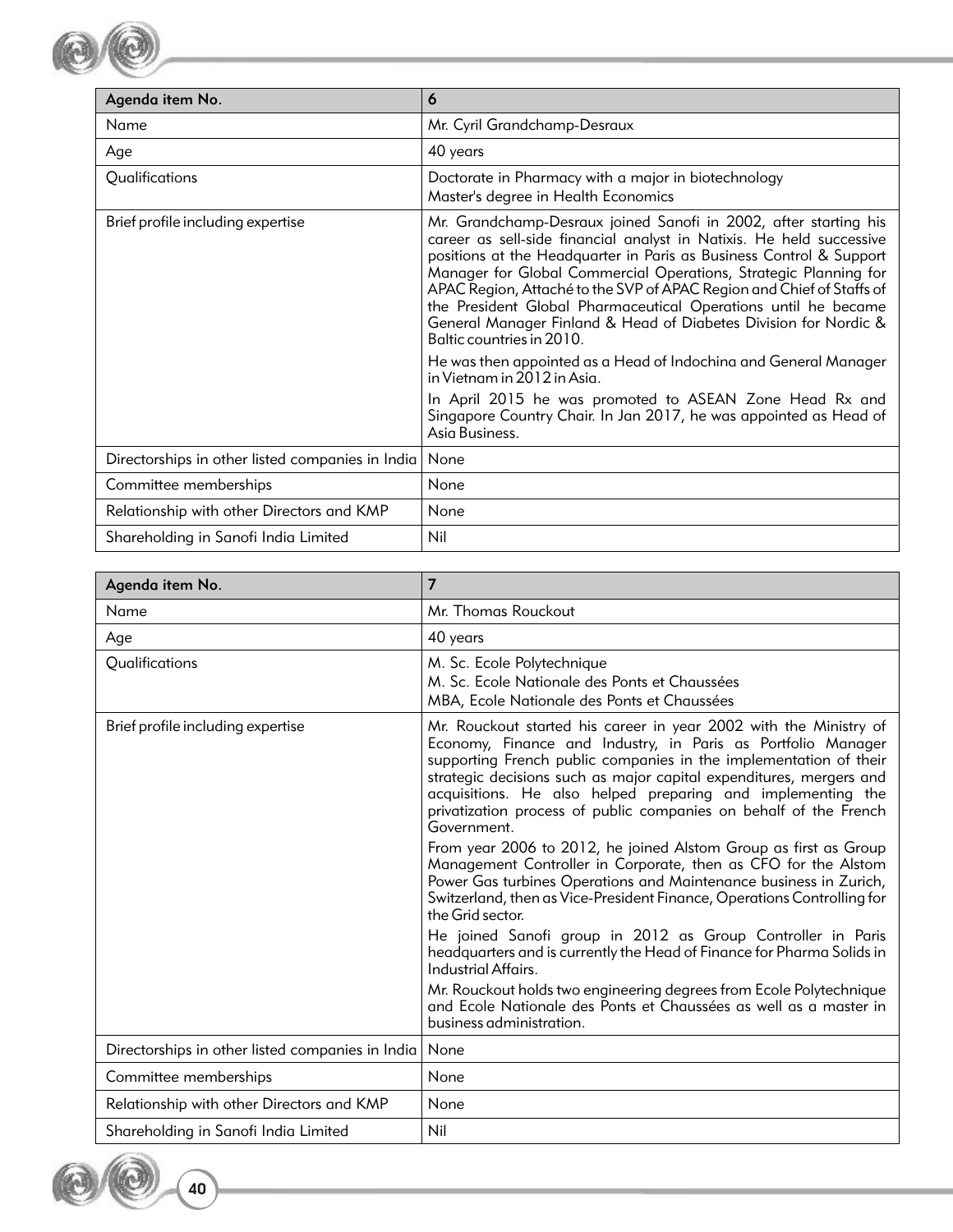

# EXPLANATORY STATEMENT

The following Explanatory Statement pursuant to Section 102 (1) of the Act, sets out all material facts relating to the business mentioned in item nos. 6 to 9 in the accompanying Notice of the Annual General Meeting.

### Item No. 6

The Board of Directors of the Company appointed Mr. Cyril Grandchamp-Desraux as an Additional Director with effect from 27th February 2017. Pursuant to the provisions of Section 161 of the Act, Mr. Grandchamp-Desraux will hold the office of a Director up to the date of the forthcoming Annual General Meeting. The Company has received a notice in writing from a member under the provisions of Section 160 of the Act proposing the candidature of Mr. Grandchamp-Desraux for the office of Director.

A brief profile of Mr. Grandchamp-Desraux is provided in the notes to the Notice of the Annual General Meeting.

Mr. Grandchamp-Desraux is not disqualified from being appointed as a Director in terms of Section 164 of the Act and has given his consent to act as a Director of the Company.

An Ordinary Resolution in terms as set out in Item No. 6 of the accompanying Notice is placed before the members in the Annual General Meeting for approval.

Except Mr. Grandchamp-Desraux, being an appointee, none of the Directors or Key Managerial Personnel of the Company or their relatives are concerned or interested, financially or otherwise, in this resolution.

### Item No. 7

The Board of Directors of the Company appointed Mr. Thomas Rouckout as an Additional Director with effect from 27th February 2017. Pursuant to the provisions of Section 161 of the Act, Mr. Rouckout will hold the office of a Director up to the date of the forthcoming Annual General Meeting. The Company has received a notice in writing from a member under the provisions of Section 160 of the Act proposing the candidature of Mr. Rouckout for the office of Director.

A brief profile of Mr. Rouckout is provided in the notes to the Notice of the Annual General Meeting.

Mr. Rouckout is not disqualified from being appointed as a Director in terms of Section 164 of the Act and has given his consent to act as a Director of the Company.

An Ordinary Resolution in terms as set out in Item No. 7 of the accompanying Notice is placed before the members in the Annual General Meeting for approval.

Except Mr. Rouckout, being an appointee, none of the Directors or Key Managerial Personnel of the Company or their relatives are concerned or interested, financially or otherwise, in this resolution.

#### Item No. 8

The Company is inter alia, engaged in the business of manufacturing, marketing, trading, import and export of pharmaceutical products. The Company in the ordinary course of its business, imports various products and active pharmaceutical ingredients from and also exports its products to sanofi-aventis Singapore Pte. Ltd., Singapore. sanofi-aventis Singapore Pte. Ltd. is a 'Related Party' within the meaning of Section 2(76) of the Act and Regulation 23 of the Listing Regulations.

Transactions for purchase, transfer or receipt of products, goods, active pharmaceutical ingredients, materials, services, other obligations from and export of products to sanofi-aventis Singapore Pte. Ltd. are deemed to be 'material' in nature as defined in the Listing Regulations as they exceed 10% of the annual turnover of the Company.

The members at the 59th Annual General Meeting of the Company held on 29th April, 2015 approved the Related Party Transactions between the Company and sanofi-aventis Singapore Pte. Ltd., for an amount not exceeding in aggregate Rs.11,000 million (Rupees eleven thousand million only) in each financial year.

Based on the future business projections of the Company, it is proposed to increase this limit to an amount not exceeding in aggregate Rs. 20,000 million (Rupees twenty thousand million only) in each financial year.

In terms of Regulation 23 of the Listing Regulations, these transactions would require the approval of the members by way of an Ordinary Resolution.

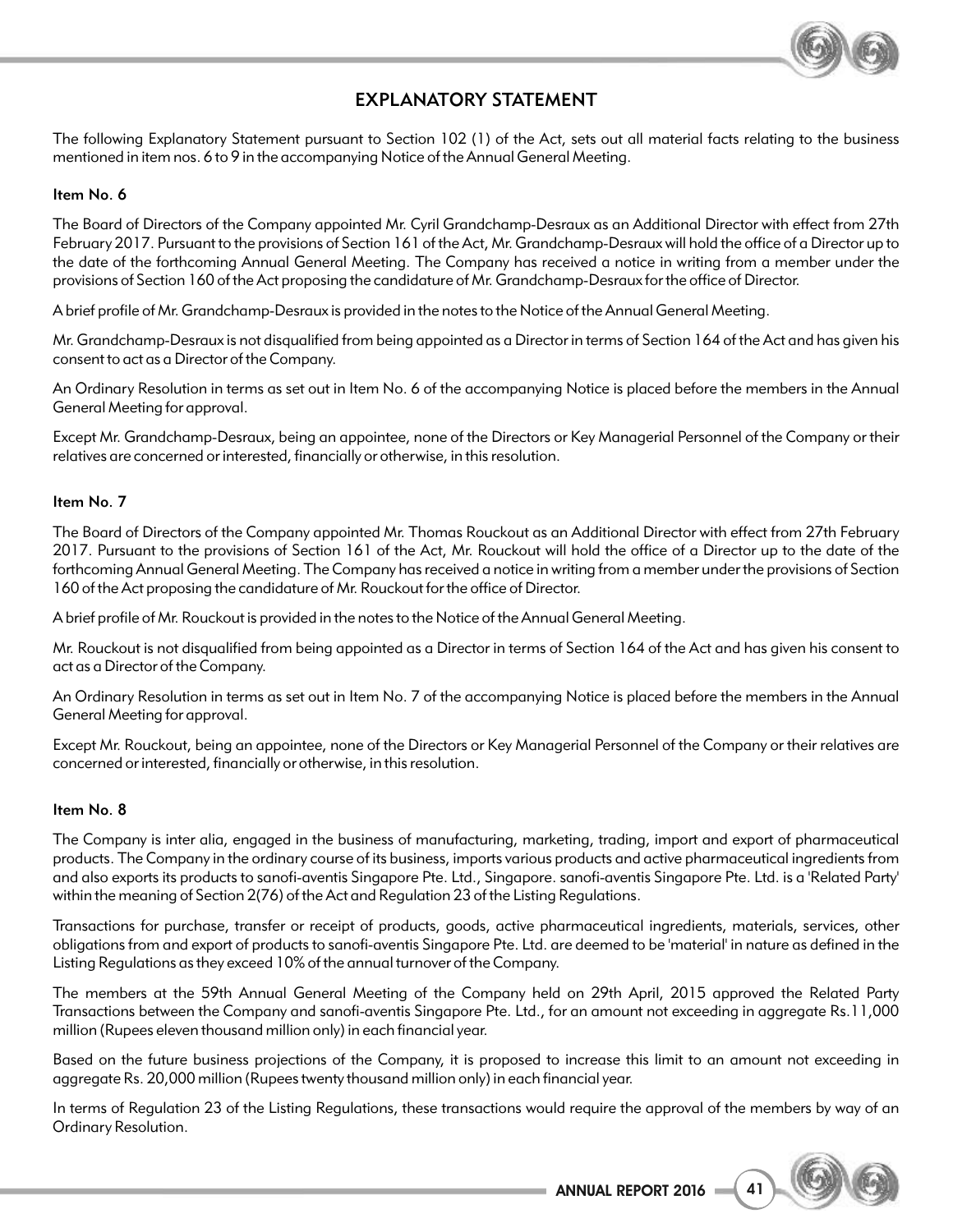

The particulars of the contracts / arrangements / transactions are as under:

| <b>Particulars</b>                                                                                                            | Information                                                                                                                                       |
|-------------------------------------------------------------------------------------------------------------------------------|---------------------------------------------------------------------------------------------------------------------------------------------------|
| Name of the Related Party                                                                                                     | sanofi-aventis Singapore Pte. Ltd.                                                                                                                |
| Name of Director(s) or Key Managerial Personnel who is related                                                                | None                                                                                                                                              |
| Nature of Relationship                                                                                                        | The Company and sanofi-aventis Singapore Pte. Ltd., are<br>both indirect subsidiaries of Sanofi SA, France                                        |
| Nature of the Contracts / arrangements / transactions                                                                         | Purchase, sale, transfer or receipt of products, goods, active<br>pharmaceutical ingredients, materials, services or other<br>obligations, if any |
| Material terms of the contracts/arrangements/transactions                                                                     | To be determined on arm's length basis                                                                                                            |
| <b>Monetary Value</b>                                                                                                         | Not exceeding Rs. 20,000 million in each financial year                                                                                           |
| Are the transactions in the ordinary course of business                                                                       | Yes                                                                                                                                               |
| Are the transactions on an arm's length basis                                                                                 | Yes                                                                                                                                               |
| Whether the transactions would meet the arm's length standard<br>in the opinion of the Company's Transfer Pricing Consultants | Yes                                                                                                                                               |
| Whether the transactions have been approved by<br>Audit Committee and the Board of Directors                                  | Yes                                                                                                                                               |
| Any other information relevant or important for the<br>members to make a decision on the proposed transactions                | None                                                                                                                                              |

The annual value of the transactions proposed is estimated on the basis of the Company's current transactions and future business projections.

The Company's ultimate holding company, Sanofi SA of France has discovered, developed, acquired and/or licensed certain products and active pharmaceutical ingredients. sanofi-aventis Singapore Pte. Ltd. has the rights to manufacture, promote, market, distribute and/or sell the same for the Asia Pacific Region. The Company imports finished products for sale in India and also imports active pharmaceutical ingredients for manufacture of products in India from sanofi-aventis Singapore Pte. Ltd., which has granted to the Company the exclusive right to use the trademarks and/or the intellectual property rights in the products free of cost for sale in India. Similarly, products manufactured in India by the Company are exported to other countries through sanofi-aventis Singapore Pte. Ltd.

The Board is of the opinion that the transactions of purchase of products, active pharmaceutical ingredients from / export of products and services to / from sanofi-aventis Singapore Pte. Ltd. are in the interests of the Company.

The Board, therefore, recommends the resolution set out in Item No. 8 of the Notice for the approval of the members in terms of Regulation 23 of the Listing Regulations.

None of the Directors or Key Managerial Personnel of the Company and their relatives are concerned or interested, financially or otherwise, in this resolution.

## Item No. 9

The Board, on the recommendation of the Audit Committee, has approved the appointment of M/s. D. C. Dave & Co., Cost Accountants, as Cost Auditors to conduct the audit of the cost accounts maintained by the Company in respect of bulk drugs and formulations for the financial year ending 31st December 2017.